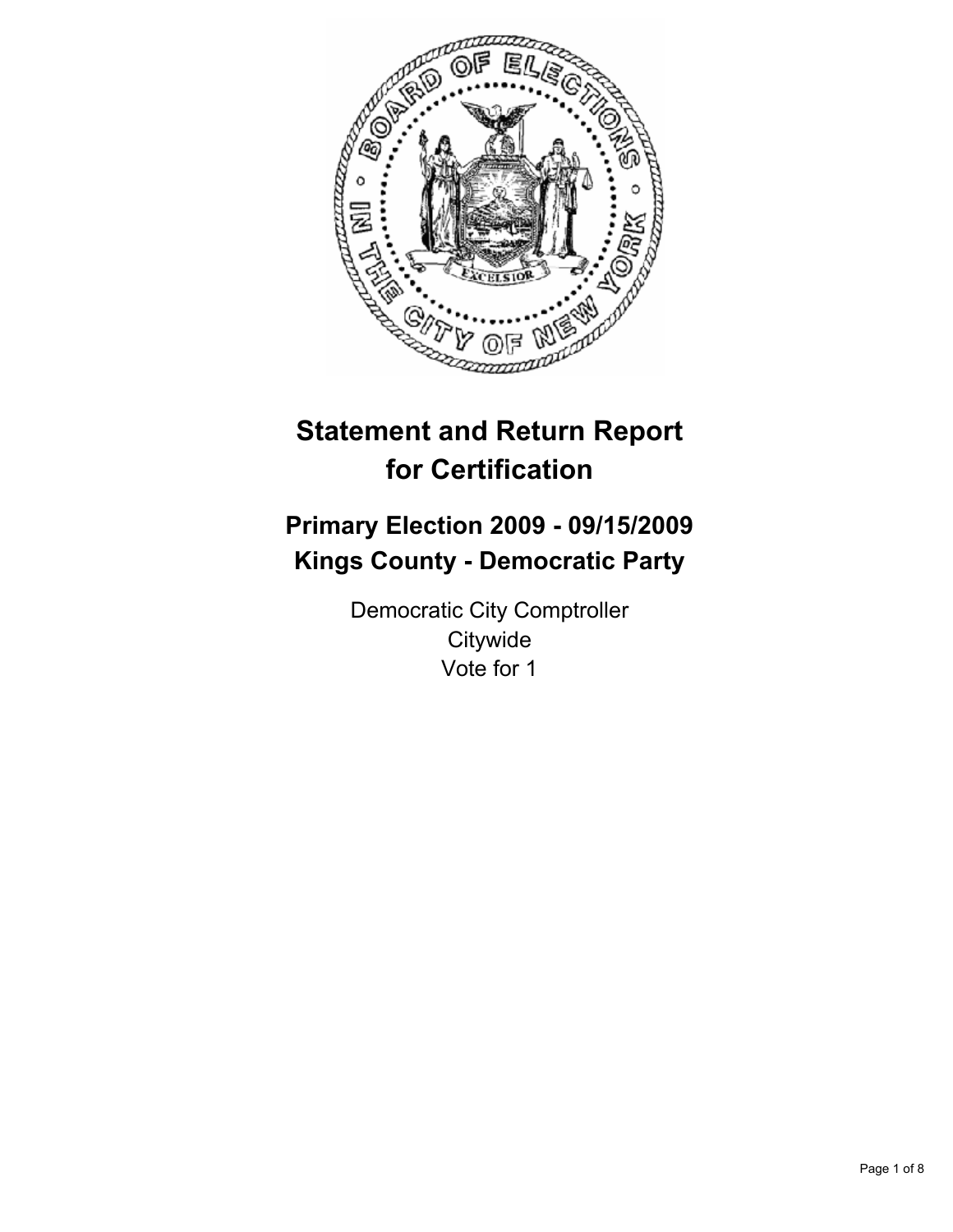

| <b>EMERGENCY</b>      | 5     |
|-----------------------|-------|
| ABSENTEE/MILITARY     | 98    |
| AFFIDAVIT             | 51    |
| <b>MELINDA KATZ</b>   | 955   |
| JOHN C LIU            | 2,648 |
| DAVID I WEPRIN        | 478   |
| <b>DAVID YASSKY</b>   | 1,433 |
| SALIM EJAZ (WRITE-IN) |       |
| <b>Total Votes</b>    | 5.515 |

#### **Assembly District 41**

| <b>EMERGENCY</b>    | 29    |
|---------------------|-------|
| ABSENTEE/MILITARY   | 180   |
| <b>AFFIDAVIT</b>    | 29    |
| <b>MELINDA KATZ</b> | 1,004 |
| JOHN C LIU          | 1,878 |
| DAVID I WEPRIN      | 579   |
| <b>DAVID YASSKY</b> | 1,751 |
| <b>Total Votes</b>  | 5,212 |

#### **Assembly District 42**

| <b>EMERGENCY</b>    | 44    |
|---------------------|-------|
| ABSENTEE/MILITARY   | 137   |
| <b>AFFIDAVIT</b>    | 55    |
| <b>MELINDA KATZ</b> | 996   |
| <b>JOHN C LIU</b>   | 2,085 |
| DAVID I WEPRIN      | 533   |
| <b>DAVID YASSKY</b> | 1,594 |
| <b>Total Votes</b>  | 5,208 |

| <b>EMERGENCY</b>    | 8     |
|---------------------|-------|
| ABSENTEE/MILITARY   | 225   |
| AFFIDAVIT           | 75    |
| <b>MELINDA KATZ</b> | 932   |
| <b>JOHN C LIU</b>   | 2,721 |
| DAVID I WEPRIN      | 674   |
| DAVID YASSKY        | 1,693 |
| <b>Total Votes</b>  | 6,020 |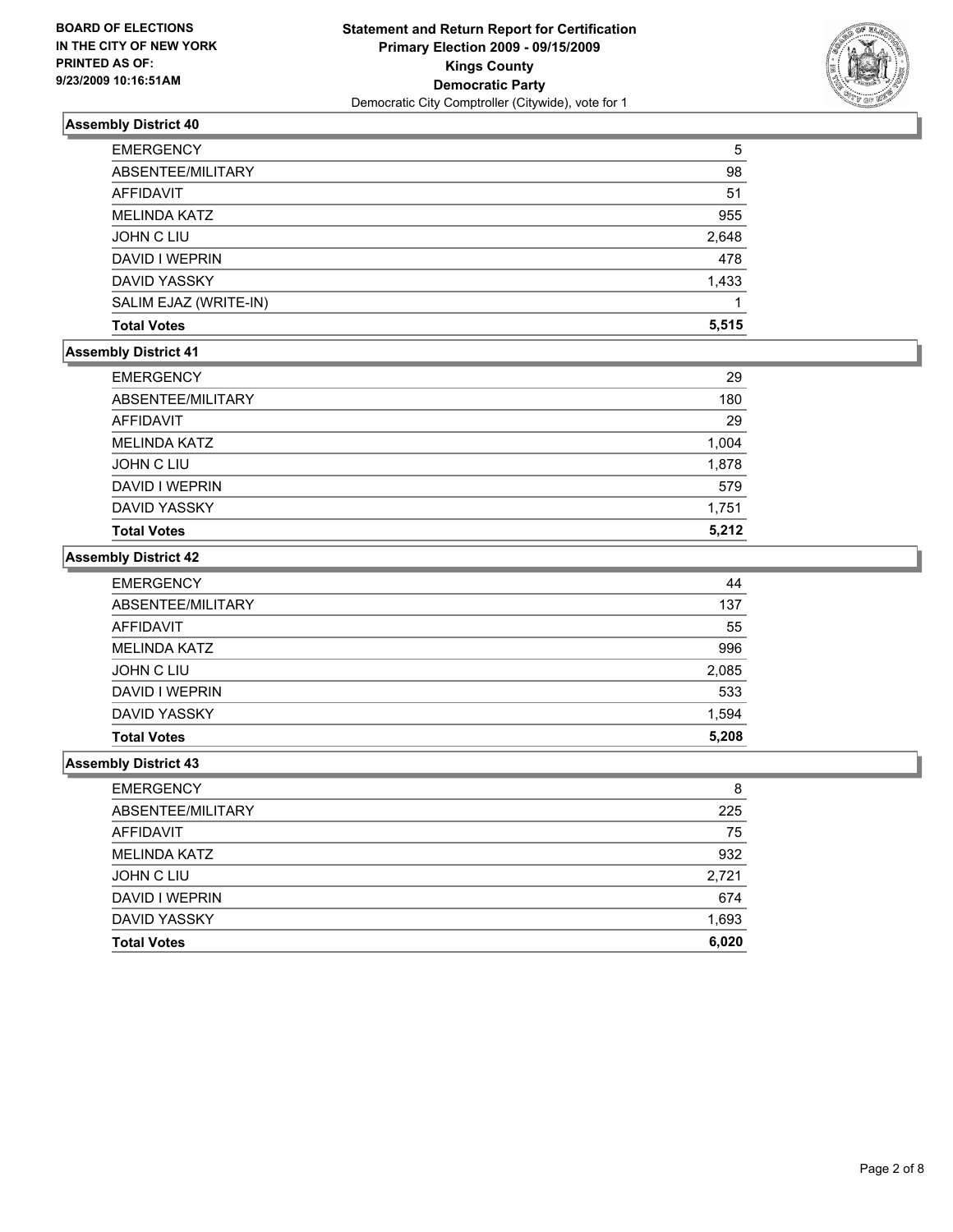

| <b>EMERGENCY</b>      | 345   |
|-----------------------|-------|
| ABSENTEE/MILITARY     | 192   |
| AFFIDAVIT             | 91    |
| <b>MELINDA KATZ</b>   | 1,281 |
| <b>JOHN C LIU</b>     | 2,499 |
| DAVID I WEPRIN        | 1,015 |
| DAVID YASSKY          | 3,641 |
| SALIM EJAZ (WRITE-IN) | 34    |
| SALIN EJAZ (WRITE-IN) |       |
| <b>Total Votes</b>    | 8,471 |

### **Assembly District 45**

| <b>Total Votes</b>  | 3,095 |
|---------------------|-------|
| <b>DAVID YASSKY</b> | 1,123 |
| DAVID I WEPRIN      | 548   |
| <b>JOHN C LIU</b>   | 840   |
| <b>MELINDA KATZ</b> | 584   |
| AFFIDAVIT           | 24    |
| ABSENTEE/MILITARY   | 176   |
| <b>EMERGENCY</b>    | 6     |

#### **Assembly District 46**

| <b>EMERGENCY</b>          | 14    |
|---------------------------|-------|
| ABSENTEE/MILITARY         | 237   |
| AFFIDAVIT                 | 38    |
| MELINDA KATZ              | 926   |
| <b>JOHN C LIU</b>         | 1,554 |
| DAVID I WEPRIN            | 455   |
| DAVID YASSKY              | 1,645 |
| MICHAEL HUDSON (WRITE-IN) |       |
| <b>Total Votes</b>        | 4.581 |

| <b>EMERGENCY</b>         | 8     |
|--------------------------|-------|
| ABSENTEE/MILITARY        | 192   |
| AFFIDAVIT                | 18    |
| <b>MELINDA KATZ</b>      | 558   |
| JOHN C LIU               | 1,524 |
| DAVID I WEPRIN           | 244   |
| <b>DAVID YASSKY</b>      | 729   |
| ED KOTCH (WRITE-IN)      |       |
| SALEEM SHEIKH (WRITE-IN) |       |
| <b>Total Votes</b>       | 3.057 |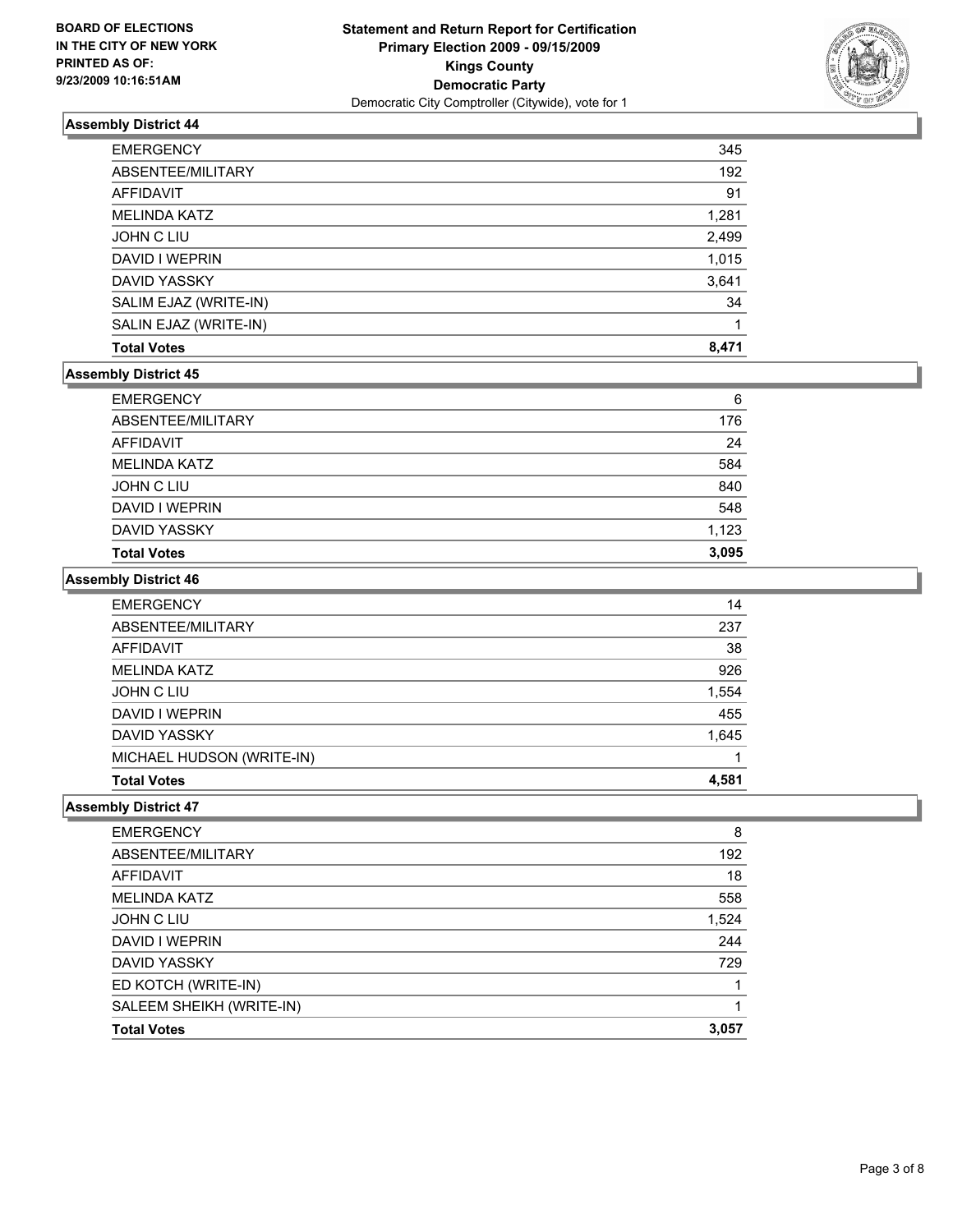

| <b>EMERGENCY</b>      |       |
|-----------------------|-------|
| ABSENTEE/MILITARY     | 125   |
| <b>AFFIDAVIT</b>      | 35    |
| <b>MELINDA KATZ</b>   | 662   |
| <b>JOHN C LIU</b>     | 641   |
| DAVID I WEPRIN        | 1,712 |
| <b>DAVID YASSKY</b>   | 960   |
| SALIM EJAZ (WRITE-IN) |       |
| <b>Total Votes</b>    | 3.976 |

#### **Assembly District 49**

| <b>EMERGENCY</b>       | 8     |
|------------------------|-------|
| ABSENTEE/MILITARY      | 110   |
| AFFIDAVIT              | 25    |
| <b>MELINDA KATZ</b>    | 354   |
| <b>JOHN C LIU</b>      | 997   |
| DAVID I WEPRIN         | 348   |
| <b>DAVID YASSKY</b>    | 454   |
| JOHN HAYER (WRITE-IN)  |       |
| NEIL CAVUTO (WRITE-IN) |       |
| <b>Total Votes</b>     | 2,155 |

# **Assembly District 50**

| <b>EMERGENCY</b>        | 4     |
|-------------------------|-------|
| ABSENTEE/MILITARY       | 114   |
| <b>AFFIDAVIT</b>        | 150   |
| <b>MELINDA KATZ</b>     | 1,683 |
| <b>JOHN C LIU</b>       | 1,613 |
| DAVID I WEPRIN          | 592   |
| <b>DAVID YASSKY</b>     | 4,691 |
| SANDY WELKES (WRITE-IN) |       |
| <b>Total Votes</b>      | 8.580 |

| <b>EMERGENCY</b>          | $\overline{2}$ |
|---------------------------|----------------|
| ABSENTEE/MILITARY         | 55             |
| AFFIDAVIT                 | 46             |
| <b>MELINDA KATZ</b>       | 612            |
| <b>JOHN C LIU</b>         | 1,088          |
| DAVID I WEPRIN            | 398            |
| <b>DAVID YASSKY</b>       | 892            |
| ELIJA YDANS (WRITE-IN)    |                |
| JAVIER CORDERO (WRITE-IN) |                |
| SALIM EJAZ (WRITE-IN)     | 5              |
| <b>Total Votes</b>        | 2,997          |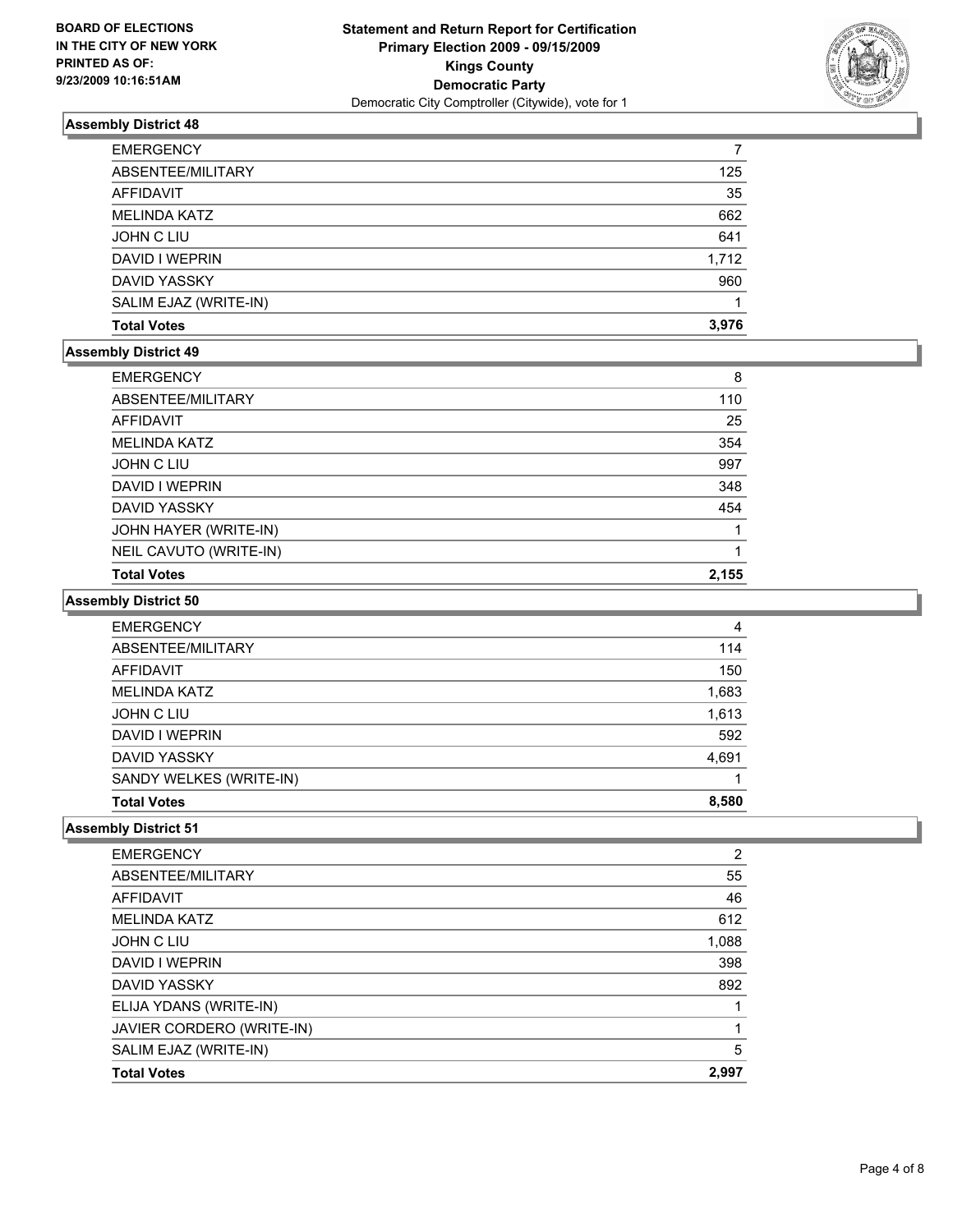

| <b>EMERGENCY</b>                | 204            |
|---------------------------------|----------------|
| ABSENTEE/MILITARY               | 286            |
| <b>AFFIDAVIT</b>                | 155            |
| <b>MELINDA KATZ</b>             | 1,707          |
| <b>JOHN C LIU</b>               | 3,514          |
| DAVID I WEPRIN                  | 686            |
| DAVID YASSKY                    | 7,684          |
| ERIC MCCLURE (WRITE-IN)         | 1              |
| <b>GEORGE TAYLOR (WRITE-IN)</b> | 1              |
| JOEL BERG (WRITE-IN)            | 1              |
| SALIM EJAZ (WRITE-IN)           | $\overline{2}$ |
| SALIN EJAZ (WRITE-IN)           | $\mathbf{1}$   |
| STUART SCHRADER (WRITE-IN)      | 1              |
| <b>Total Votes</b>              | 13,598         |

**Assembly District 53**

| <b>EMERGENCY</b>          | 24    |
|---------------------------|-------|
| ABSENTEE/MILITARY         | 80    |
| AFFIDAVIT                 | 143   |
| <b>MELINDA KATZ</b>       | 1,435 |
| JOHN C LIU                | 1,918 |
| DAVID I WEPRIN            | 677   |
| <b>DAVID YASSKY</b>       | 2,254 |
| DIANA REYNA (WRITE-IN)    | 1     |
| ERICK DILAN (WRITE-IN)    | 6     |
| MARITZA DAVILA (WRITE-IN) | 6     |
| MARTIN DILAN (WRITE-IN)   | 1     |
| VITO LOPEZ (WRITE-IN)     | 2     |
| <b>Total Votes</b>        | 6,300 |

| <b>Total Votes</b>  | 3,317 |
|---------------------|-------|
| <b>DAVID YASSKY</b> | 891   |
| DAVID I WEPRIN      | 343   |
| JOHN C LIU          | 1,380 |
| <b>MELINDA KATZ</b> | 703   |
| AFFIDAVIT           | 43    |
| ABSENTEE/MILITARY   | 42    |
| <b>EMERGENCY</b>    | 28    |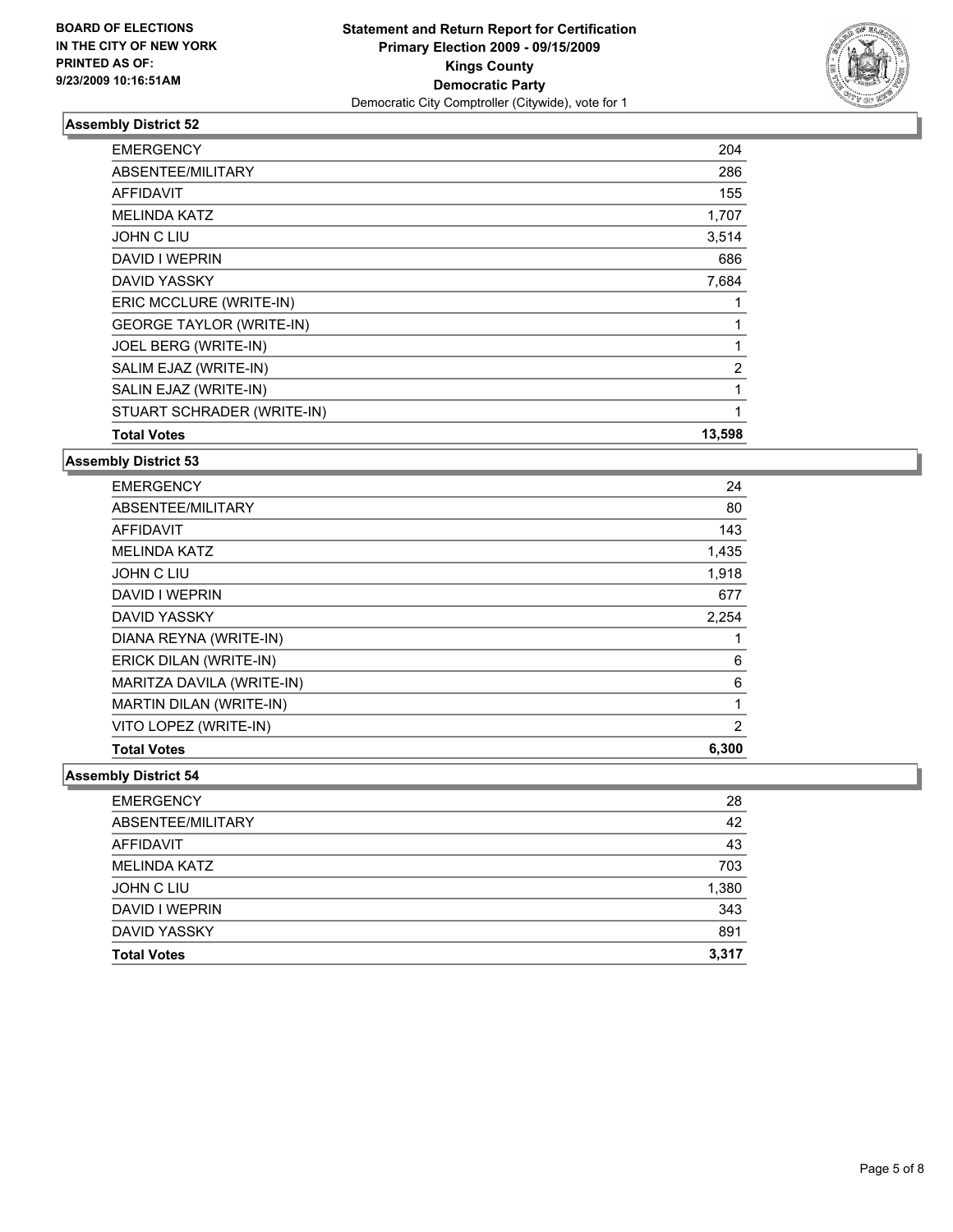

| <b>EMERGENCY</b>   | 18    |
|--------------------|-------|
| ABSENTEE/MILITARY  | 107   |
| AFFIDAVIT          | 77    |
| MELINDA KATZ       | 912   |
| JOHN C LIU         | 2,388 |
| DAVID I WEPRIN     | 506   |
| DAVID YASSKY       | 1,407 |
| <b>Total Votes</b> | 5.213 |

## **Assembly District 56**

| <b>EMERGENCY</b>          | 38    |
|---------------------------|-------|
| ABSENTEE/MILITARY         | 150   |
| AFFIDAVIT                 | 102   |
| <b>MELINDA KATZ</b>       | 1,333 |
| JOHN C LIU                | 4,385 |
| DAVID I WEPRIN            | 642   |
| <b>DAVID YASSKY</b>       | 1,831 |
| VOTE CONCENSUS (WRITE-IN) |       |
| <b>Total Votes</b>        | 8,192 |

# **Assembly District 57**

| <b>Total Votes</b>  | 8,535 |
|---------------------|-------|
| DAVID YASSKY        | 2,415 |
| DAVID I WEPRIN      | 630   |
| <b>JOHN C LIU</b>   | 4,383 |
| <b>MELINDA KATZ</b> | 1,107 |
| AFFIDAVIT           | 118   |
| ABSENTEE/MILITARY   | 219   |
| <b>EMERGENCY</b>    | 59    |

| <b>EMERGENCY</b>           | 9     |
|----------------------------|-------|
| ABSENTEE/MILITARY          | 258   |
| AFFIDAVIT                  | 56    |
| <b>MELINDA KATZ</b>        | 1,057 |
| JOHN C LIU                 | 2,874 |
| DAVID I WEPRIN             | 514   |
| <b>DAVID YASSKY</b>        | 1,668 |
| BEVERLY A. WEIR (WRITE-IN) |       |
| <b>Total Votes</b>         | 6,114 |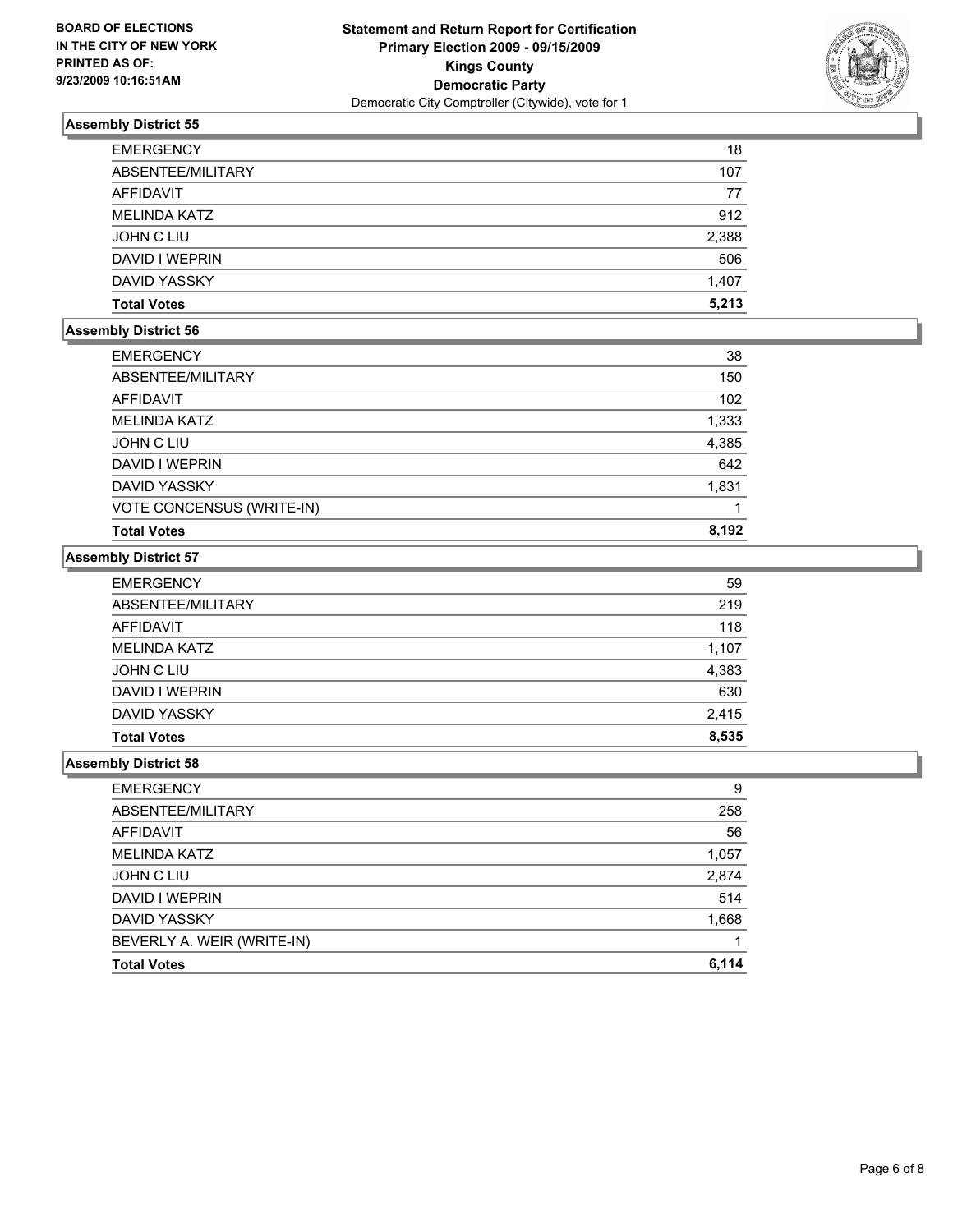

| <b>EMERGENCY</b>    | 2     |
|---------------------|-------|
| ABSENTEE/MILITARY   | 141   |
| <b>AFFIDAVIT</b>    | 24    |
| <b>MELINDA KATZ</b> | 843   |
| JOHN C LIU          | 1,275 |
| DAVID I WEPRIN      | 467   |
| <b>DAVID YASSKY</b> | 1,494 |
| <b>Total Votes</b>  | 4.079 |

| <b>EMERGENCY</b>    | 3     |
|---------------------|-------|
| ABSENTEE/MILITARY   | 31    |
| AFFIDAVIT           | 10    |
| <b>MELINDA KATZ</b> | 471   |
| JOHN C LIU          | 522   |
| DAVID I WEPRIN      | 325   |
| <b>DAVID YASSKY</b> | 525   |
| <b>Total Votes</b>  | 1,843 |